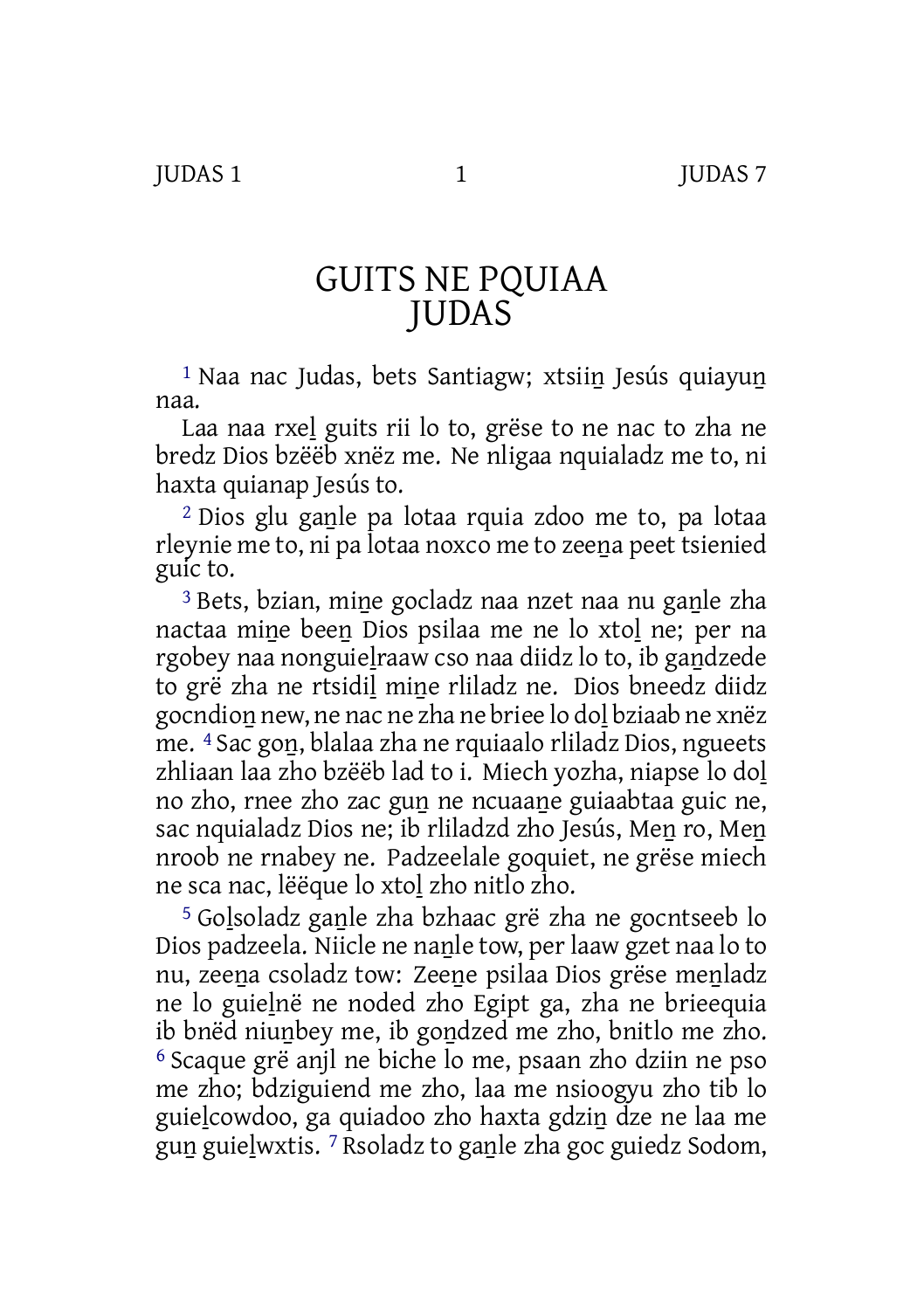guiedz Gomorr, ni grëraa guiedz las ne bre gax ga. Grë miech ne bio grë guiedz co, laa zho güeynal mine nacdraa guieḻtsieel, teḻ chotaa pquiangob zho, bionie zho haxta grë mrazh; grëse zho, lo gui ga bnitlo zho. Ga rlu ganle, grëse zha ne csaand xquieḻntseeb, no tib lo guidox ne gdziṉd dze guiuu, ni ga nitlo zho. 8 Ni zha ne goṉ blanso lo to i, scadaa run zho; sac tel zha, niapse guielyozh zienal zho, laa zho nosanbeed xcuerp zho, ib rond zho mine rnee zha ne rnabey, haxta rdzibdee zho grë meṉ non ne no gbaa. <sup>9</sup> Per ni anjl Miguel, anjl rnabey ne bdilnie mendox zeene güeyla me xcuerp Moisés, ib beend me ndziibdee me mendox; lëë gdib rëb me: "¡Dios nac men ne gunquizh luu mine run luu i!" <sup>10</sup> Laa grë zha qui, haxta grë ncuaane run Dios, ncuaane ni rioguicd zho zha nac, laa zho rdzibdeew; masaque mban zho zigne mban grë ma, laa zho ruṉ ncuaaṉe rdeedtaa guxt xcuerp zho; lëëque zha nonitlo zho ga. 11 ¡Probsaxe zho! Sac goṉ, nëz ne zey Caín ga zienaḻ zho. Lo guieḻblë dimi, laa zho briee xnëz Dios zigne briee Balam; ni zigne gut Coré zeeṉe gocntseeb me lo Moisés, scaque nitlo zho.

<sup>12</sup> Zeene riaad zho lo guielwagw ne run to, loxaque rzhidznie zho, loxaque runnguzee zho, rzob zho rlozhd gowcho zho, zieniedraa guic zho dieṉ choraa no gow; ni lalnu guieḻto guieṉd lo zho. Nëzrii nëzrec quianzë zho, masaque nac zho zig nac xcow ne ziaadnied nisguie, loxaque nëzrii nëzrec rienie mew; zig nac tib yag bgooḻ ne guieṉd nex lo, leṉ dze ne no yquia nex low. Laa zho bnitlole ga, masaque nac zho zig tib yag bidz ne bliaadzle dib lo; sac tel yag bidza, gdzindraa dze ne yguiaw. <sup>13</sup> Zigne nëzrii nëzrec rchooṉ nisdoo grë mtsiiṉ beed ne ndziib low, scadaa nëzrii nëzrec nolu grë ncuaane mbeeguielto ne quiayuṉ zho. Laa zho ziele nëz lo guieḻcowdoo ne rieguiaḻ zho, zaatne gdziṉdraa dze griee zho; zig tib mel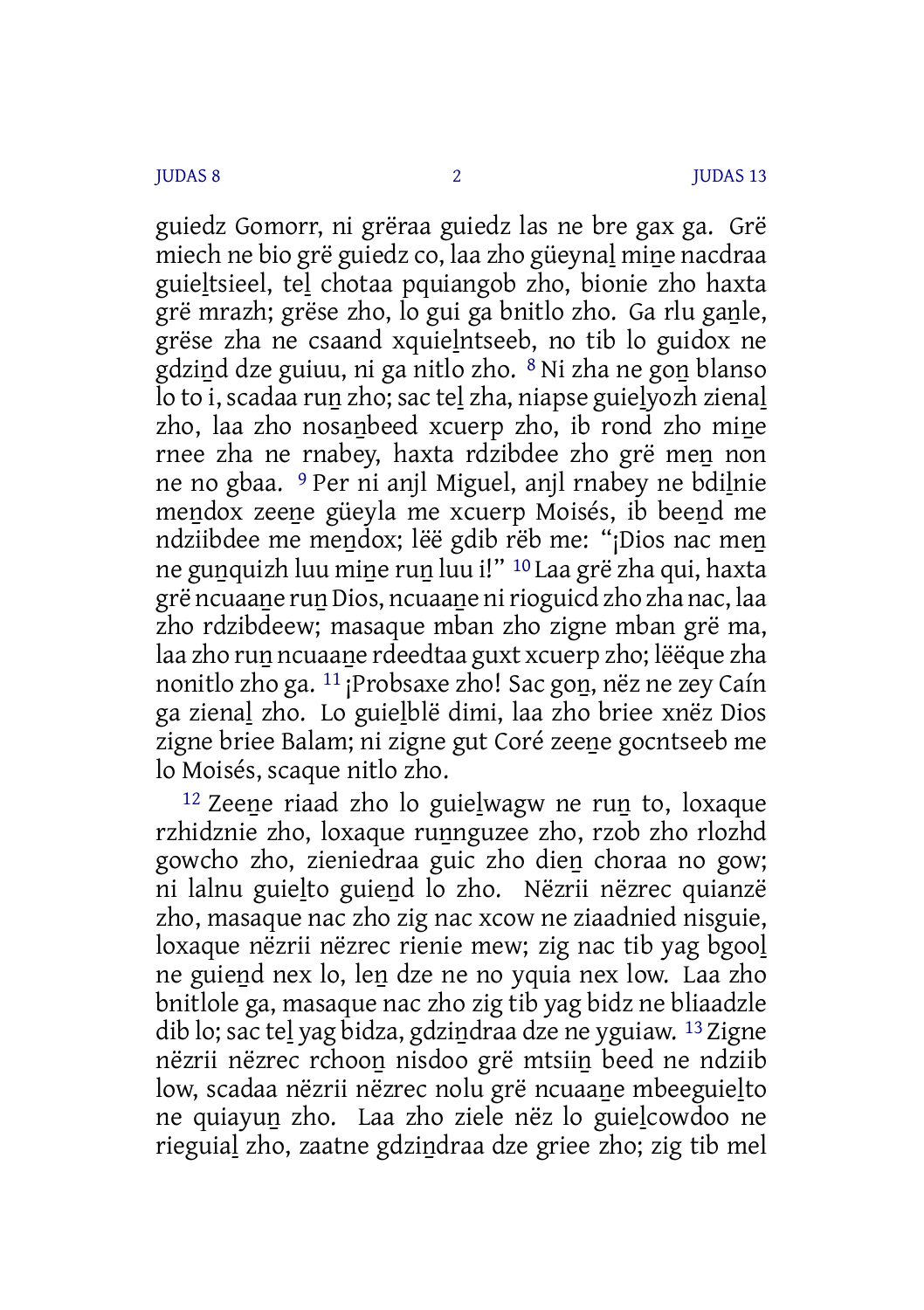gbaa ne bnitnëzle, laa ma nonziaabse lo guielcow.

<sup>14</sup> Lëële zha qui ga bzeet Enoc (men ne brieequia lo dii ne rac xoop xtii Adán), zeene psiaab Dios guic me, rëb me: "Goḻwi gaṉle laa Dios ziaad, pe zhidaa grë anjl ne ziaadnie me, 15 ziaadguṉ me guieḻwxtis. Grëse miech ntseeb, laa me gunquizh zho grëtaa dol ne been zho, grëtaa diidz dox ne briee ro zho bneenë zho me." 16 Ni nligaa sca nac grë zha qui, ib nod ncuaaṉe tso zho conform, tibaque wlisqui no zho; laa zho zienal grëtaa guielyozh, ncuaane racladztaa xcuerp zho. Rto zho guieḻdzin, rlozhd dieeṉ pa rac zho,rio zho pe diidz wen ne rnee zho lo miech, loxaque ne dien zha yquidie zho miech, gun zho mine racladz zho.

## *Laa naa rso diidz lo to*

<sup>17</sup> Sangue to bets, bzian, golsoladz mine bnee grë zha ne pxeeḻ Jesús bnee Xtiidz me, zeeṉe biadseed zho to; 18 led znu rnee zho: "Zeeṉe zhile gdziṉ dze ne laa guidzliu rii nitlo, zrieequia grë miech ntseeb ne gzhidznie zhiwseed Jesús, laa zho gban zigne nactaa grë zhgab yozh ne guiab guic zho." <sup>19</sup> Ni nligaa ran to niina ganle sca quiayaca, lëë grë zha co isqui nogodiḻ grë zha ne no xnëz Jesús. Nacnied zho Espíritu Sant, gane niapse grë ncuaane dol ne racladz xcuerp zho, miṉ co ruṉ zho.

20Bets, bzian, goḻguieṉ sca tibaque dziits goḻso lo Xtiidz Dios miṉe rliladz to. Goḻzodiidznie Dios, zigne csiaab Espíritu Sant zdoo to. 21 Sozite to lo Dios, goḻguieṉ gaṉle zha rleynietaa me to; goḻquiambëz dziaṉ ne gaḻ dze ne ygaa ne guieḻmban ne gdziṉd dze lozh, miṉe ndioṉpaa ne gneedz Jesús men ne rnabey ne, porne rquia zdoo me ne.

22 Teḻ cho zha ne racchop guic lo Xtiidz Dios, goḻnee lo zho biire sodziits zho stib. <sup>23</sup> Zha ne bii no lo dol, golnee lo zho guien zho csaan zhow; golcuee zho lo gui ne noxtseeb zho ygaa zho ga; scagaa grëraa miech, goḻquia zdoo zho,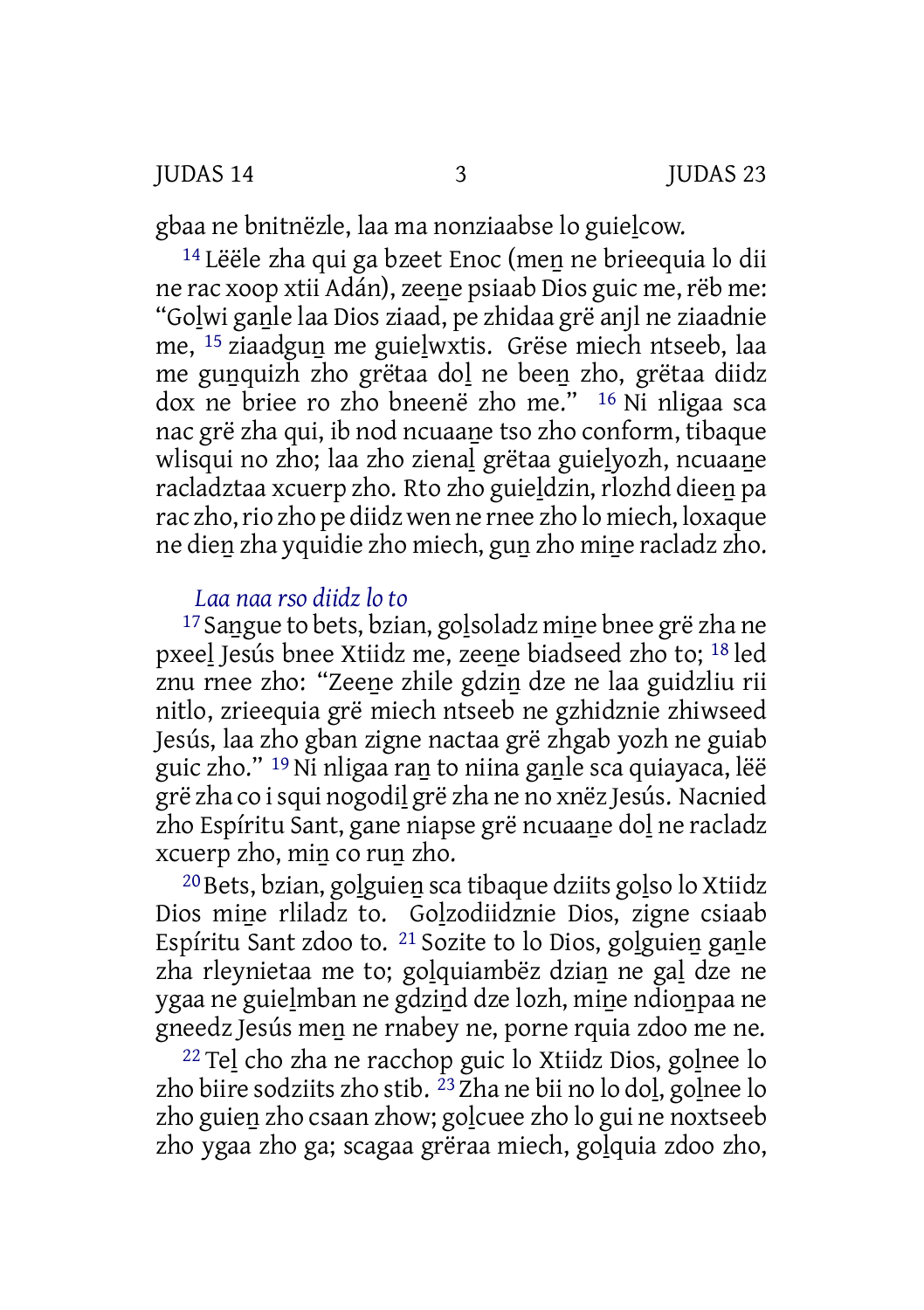per ib cxende to lo zho. Ni lalnu gdziguiende to grë doḻ ne ruṉ zho, goḻsaca zig rzac to tib ncuaaṉe rbixnë zdoo to ran to.

24-25 Tibaque Dios no, me psilaa ne lo doḻ, ni megaa csilaa grëraa miech. Men nroob nac me, ni zrieelo gacnien me to guiabde to ladznia dol stib; zeena ine mbe to, ine rley to laa me gdzinnie to zaatne nac lo guielndzondoo ne no me. Niina ne laa ne rdziuuṉbeyle Jesús, zrieelo dzioolnie ne me, mese nac men nroob, men ndzon, men ne rap guieḻrnabey. Tibaque nac me, niicle mazd glow, niicle niinaw, ni gdziṉd dze ne gdzëë me.

Judas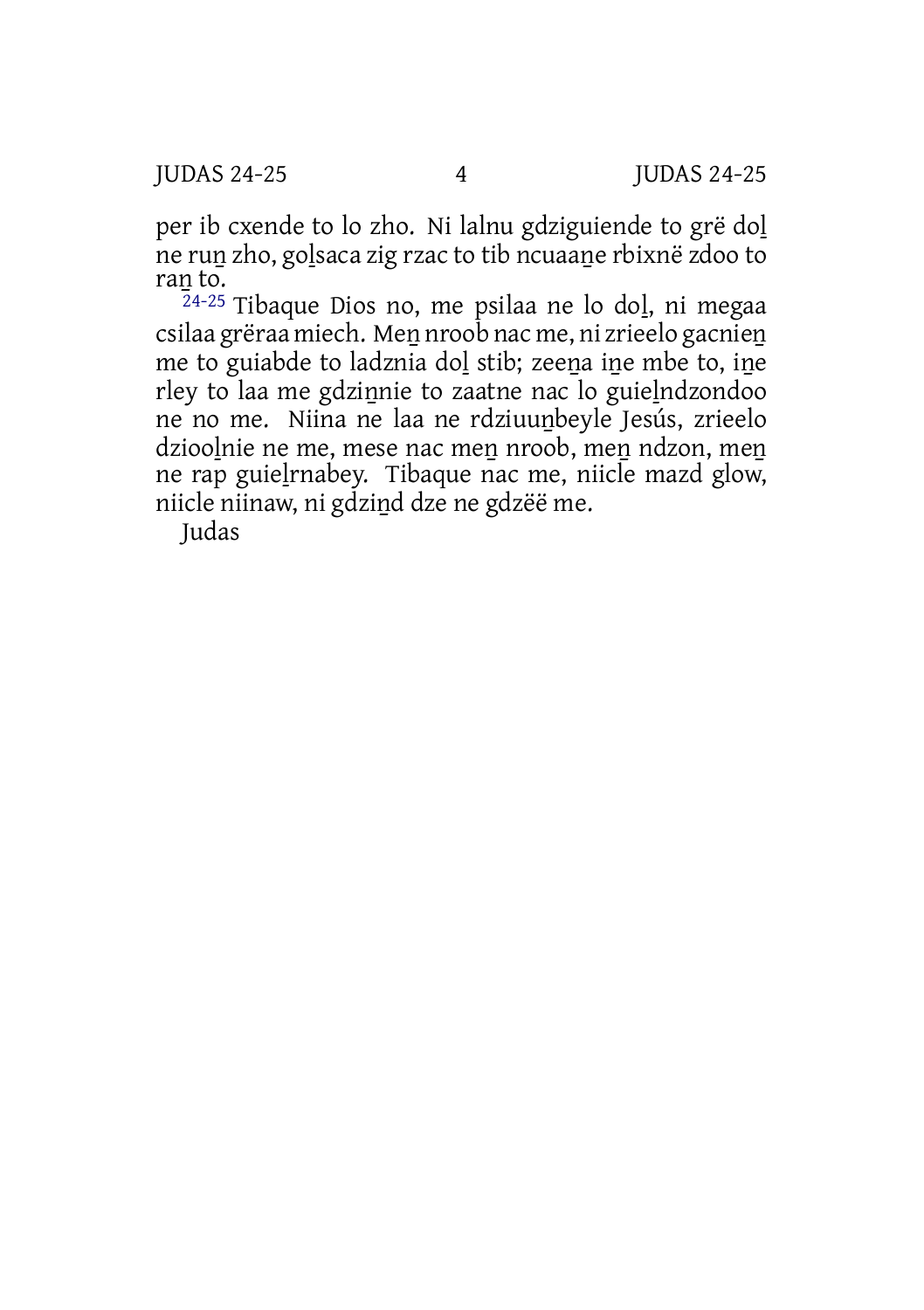5

Diidz ne rdeed guielmban

New Testament in Zapotec, Mixtepec (MX:zpm:Zapotec, Mixtepec) copyright © 1998 Wycliffe Bible Translators, Inc.

Language: Mixtepec Zapotec (Zapotec, Mixtepec)

Translation by: Wycliffe Bible Translators, Inc.

Zapoteco, Mixtepec [zpm], Mexico

## Copyright Information

© 1998, Wycliffe Bible Translators, Inc.

This translation text is made available to you under the terms of the Creative [Commons](http://creativecommons.org/licenses/by-nc-nd/4.0/) License: Attribution-Noncommercial-No Derivative Works. (http:// creativecommons.org/licenses/by-nc-nd/3.0/) In addition, you have permission to port the text to different file formats, as long as you do not change any of the text or punctuation of the Bible.

You may share, copy, distribute, transmit, and extract portions or quotations from this work, provided that you include the above copyright information:

You must give Attribution to the work.

You do not sell this work for a profit.

You do not make any derivative works that change any of the actual words or punctuation of the Scriptures.

Permissions beyond the scope of this license may be available if you contact us with your request.

The New Testament

in Zapotec, Mixtepec

## © 1998, Wycliffe Bible Translators, Inc.

This translation is made available to you under the terms of the Creative Commons Attribution-Noncommercial-No Derivatives license 4.0.

You may share and redistribute this Bible translation or extracts from it in any format, provided that:

You include the above copyright and source information.

You do not sell this work for a profit.

You do not change any of the words or punctuation of the Scriptures.

Pictures included with Scriptures and other documents on this site are licensed just for use with those Scriptures and documents. For other uses, please contact the respective copyright owners.

2018-11-16